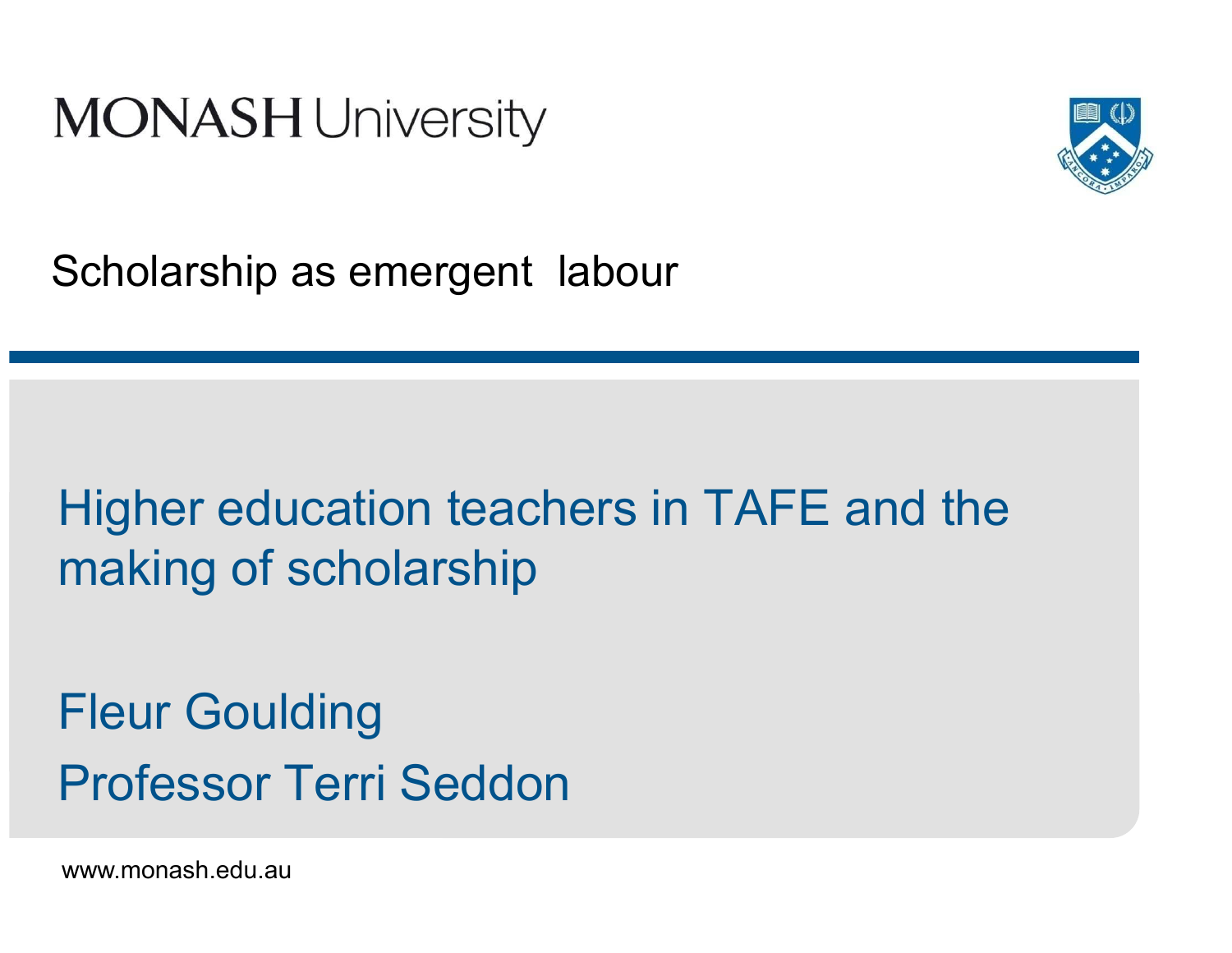#### Introduction and context

- TAFE to VET to Tertiary
- •Blurring boundaries
- • Emergence of mixed-sector TAFE institutions
	- –– Senior-secondary
	- –VET
	- –HE
- How might this affect the work of teachers?

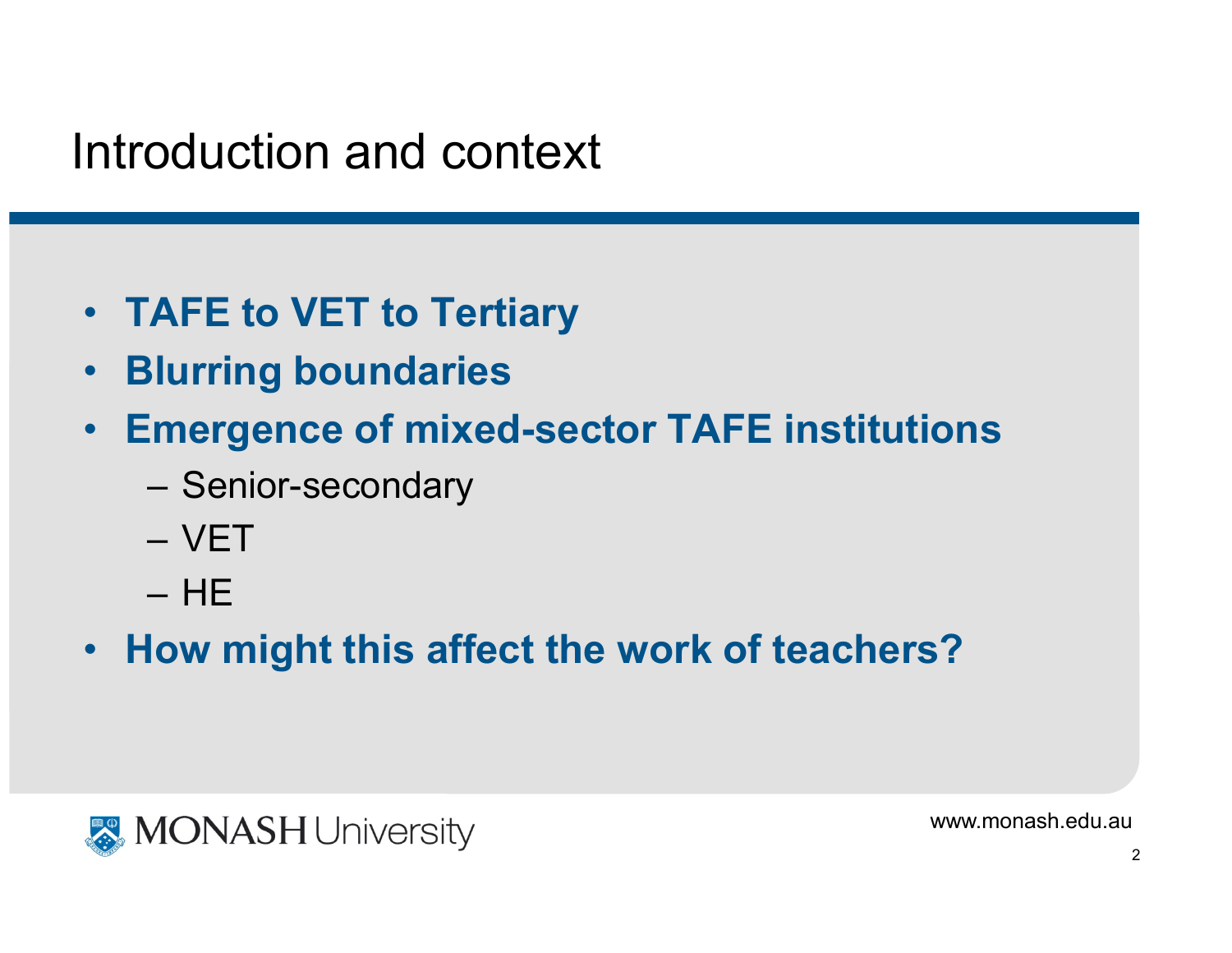## HE in VET: lessons from the literature

- Hybrid organisations
- Fragmented teacher identities
	- $-$  Vocational background and pr Vocational background and professional values
	- Strongly rooted in teaching, with weaker disciplinary<br>identification identification
	- Sectoral bit **- Sectoral bifurcation**
- Teaching staff confront epistemological, pedagogical, industrial and institutional tensions
- **Scholarship is particularly problematic**  $\bullet$ 
	- Anti-academic culture
	- Incongruent values
	- Time<br>Josk
	- Lack of support and management understanding

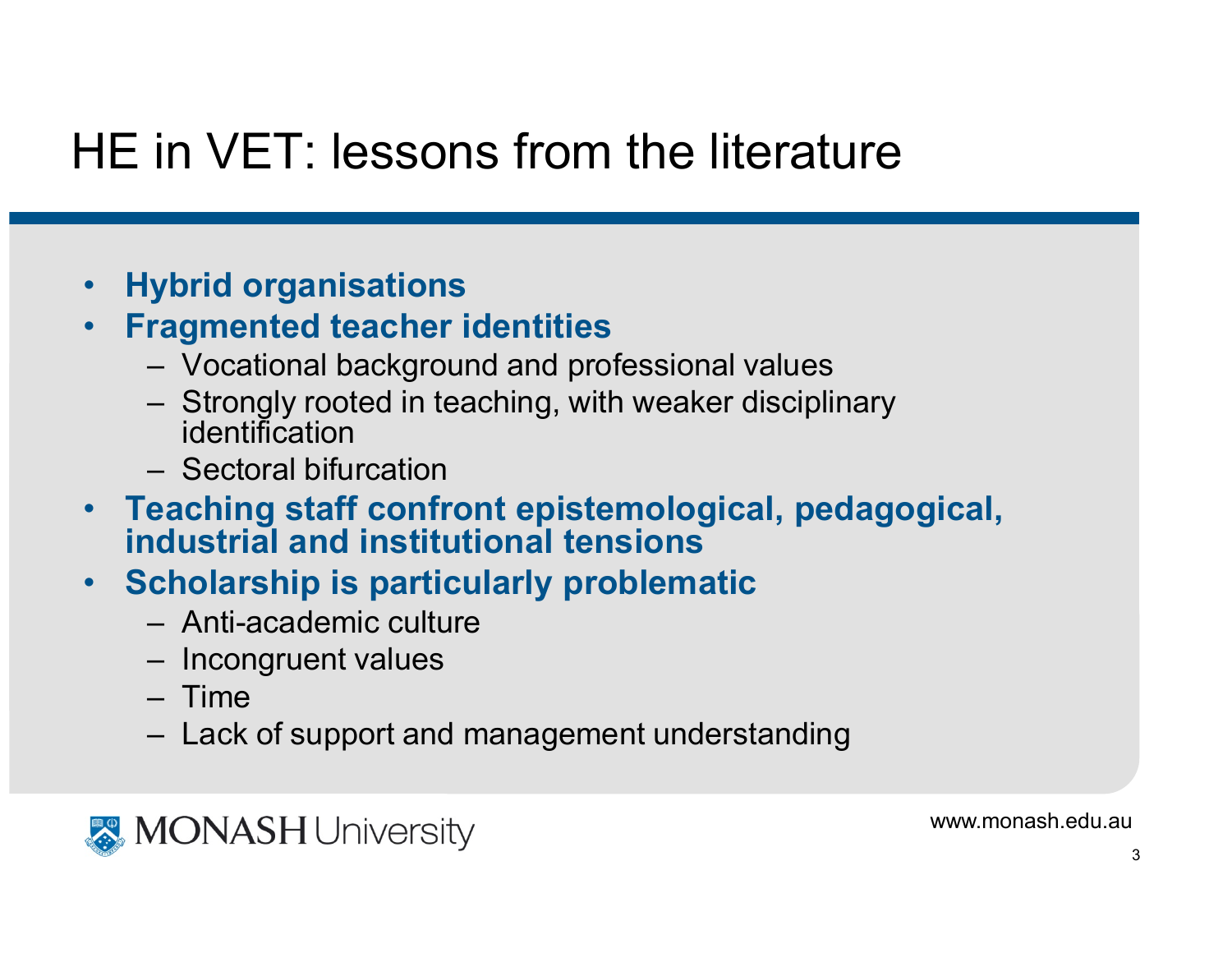# Methodology

- • What is distinctive about scholarship in TAFE?
	- What is the 'official' definition?
	- How do teachers define it? What influences this?
	- How do they enact these notions?
	- What are the dissonances? How do they negotiate this work?

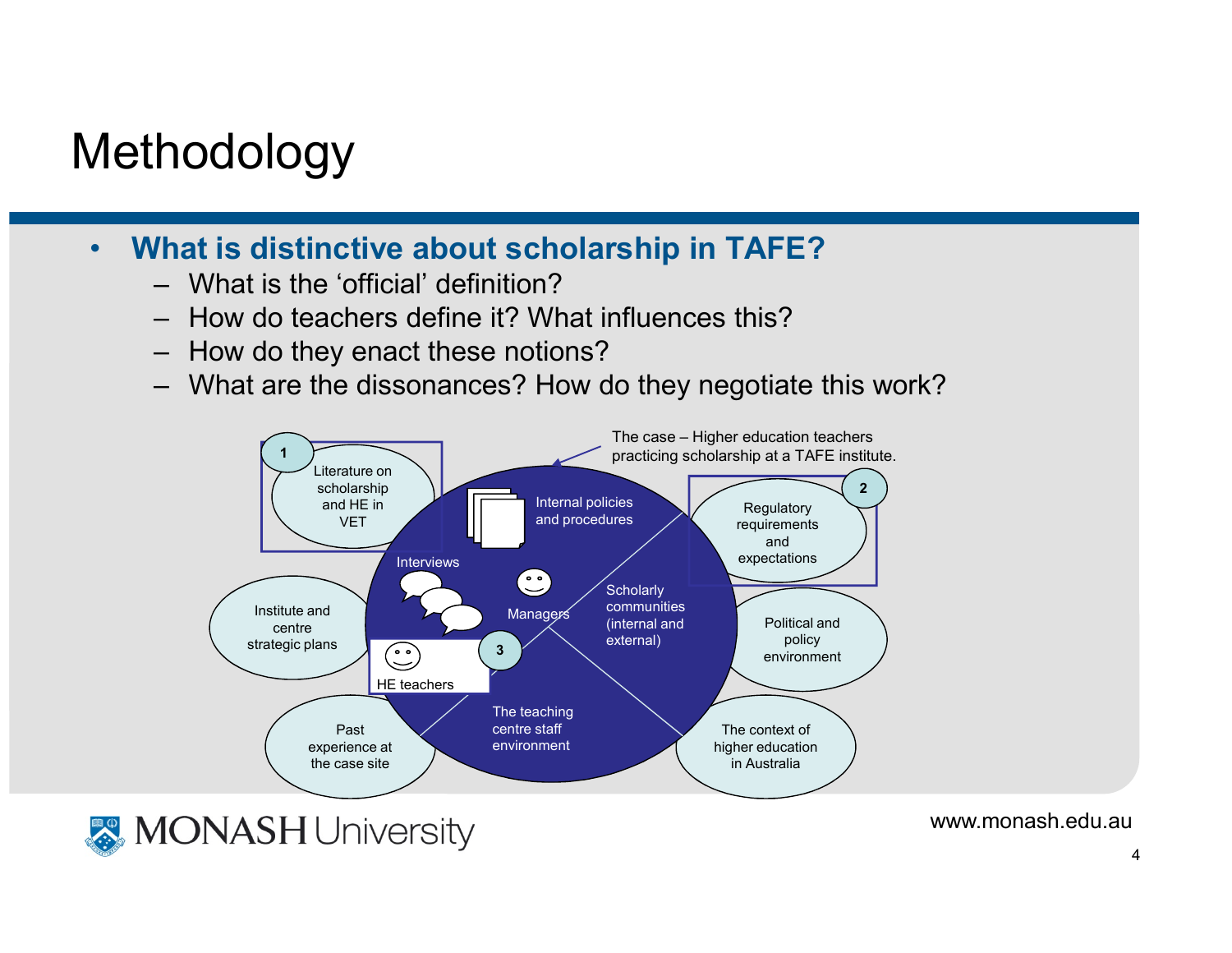# Defining the 'official' position

#### • Scholarship is:

- –ascribed a central position in HE
- – conceptualised within HE as cultural, socially constructed and disciplinary
- –characterised within VET providers on established norms and traditions
- – enabled in VET providers through common understandings and supportive HR practices and policies

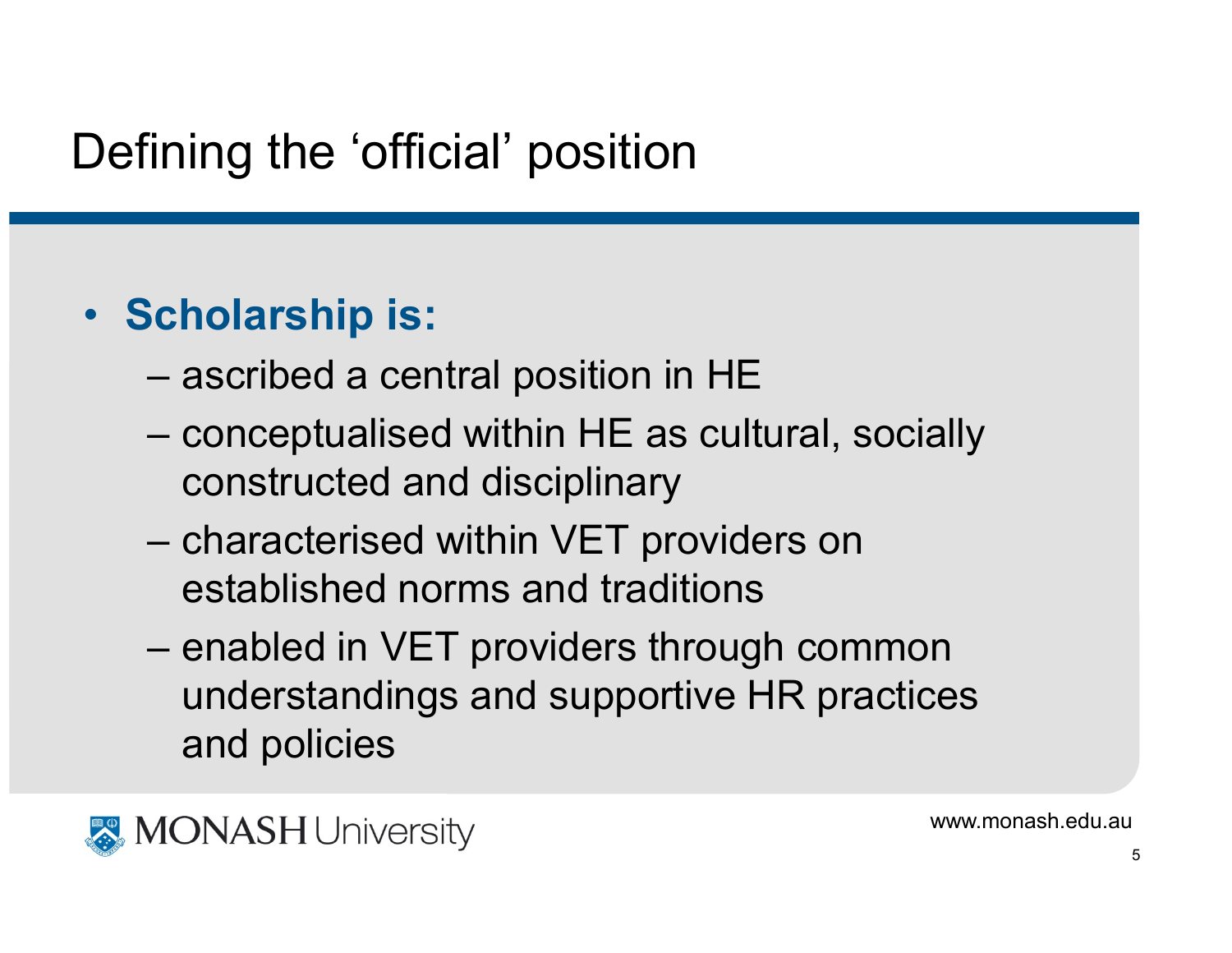#### David, Andrew and Sarah

David is the head of higher education within a teaching centre. He provides academic leadership and teaches first and third year. PhD qualified in a field of the performing arts and has held lecturer positions in a range of universities and taught in schools.



Andrew is a performing artist and teaches predominately in HE programs. Previously lecturer and Chair of a university teaching department. Qualified to Masters level, but places great emphasis on his industry experience.

Sarah teaches across VET and HE programs. Previously worked in a science research environment. PhD and post-graduate education qualifications. First experience teaching in an educational institution.

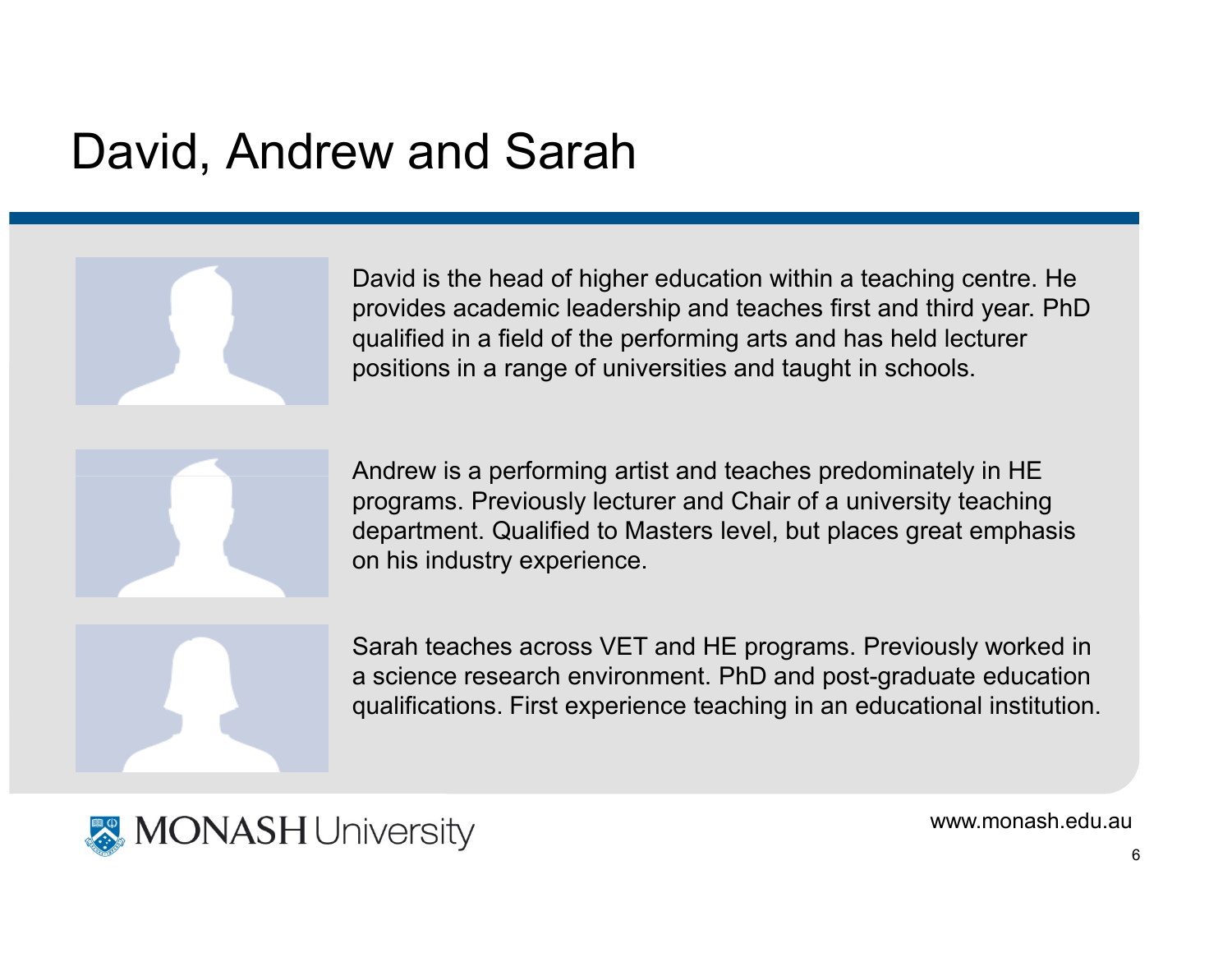#### Merged identities

• Merging of connections between the discipline, practice of the profession, knowledge of industry and work in this context and teaching and learning.



To teach in higher education you must have some industry behind you. You must be up to date with what's happening in industry and have industry contacts for your area.



Musicians tend to be more purist I think, engaged with the discipline. Most of us would see ourselves as composers who teach, musicians who teach …. not as teachers. Whereas in other fields you might find people saying 'I'm actually an economics teacher and occasionally I publish an article.



I feel I've got so much experience, basically I'm giving them [students] on a plate what I wish I'd been given at their age ... I feel that's an important thing that I have, the currency, and I've sort of worked out a lot of stuff.

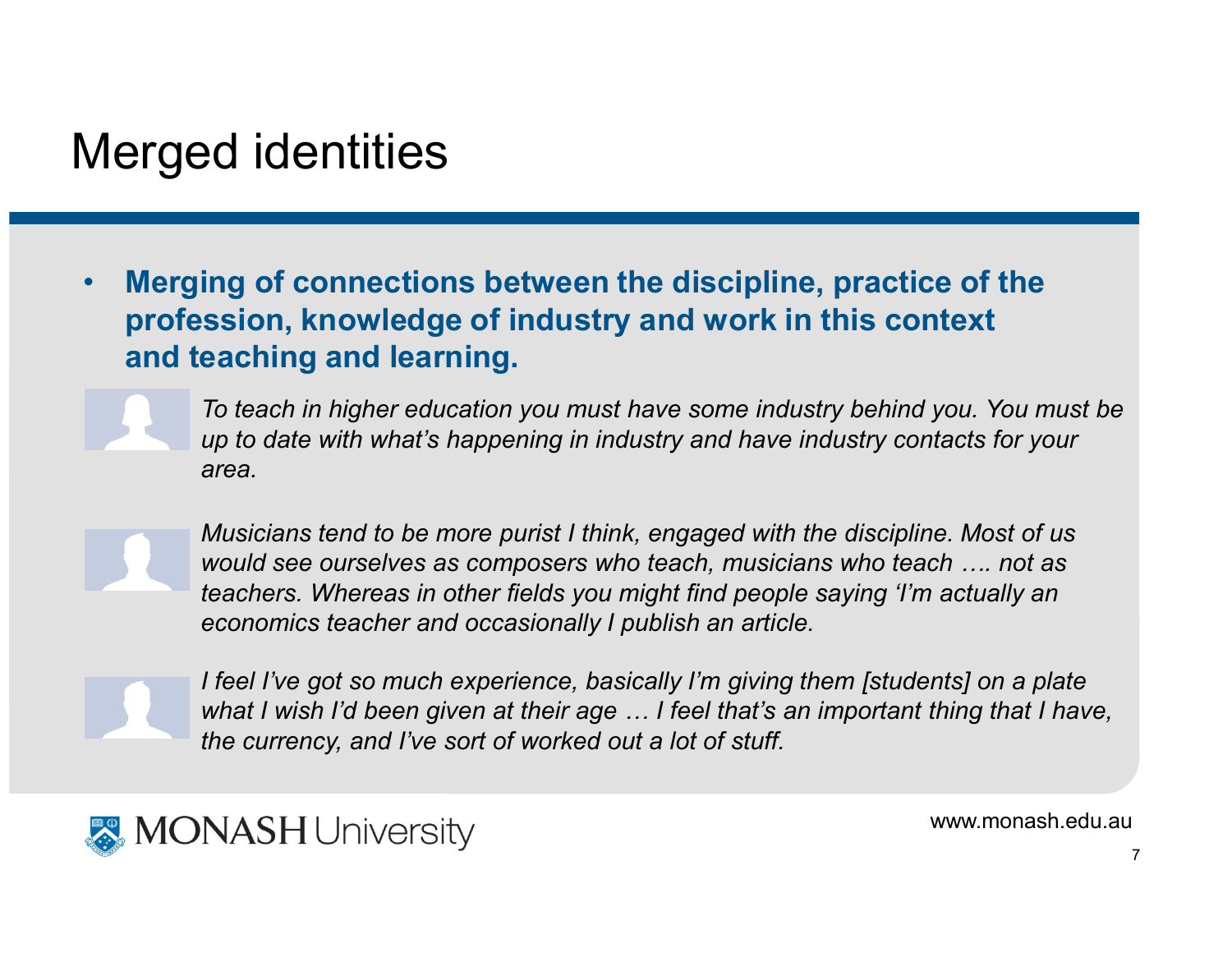### Defining scholarship: a fusion of orientations

• Scholarship is maintaining currency in teachers' professional field or discipline and remaining connected to the profession

• Scholarship informs teaching and should serve the applied focus of the programsI just see it as an extension, a way that I can keep up to date in my field, a way that I can still be known in the field.

Schoolarship asupports professional learning It's about what our institutes are in to, which is diversity and connection with industry … because this is an applied degree, teachers have to be able to do what

Sunolarly activities driven by professional biographies I think all the good teachers say they learn like their students and good students



•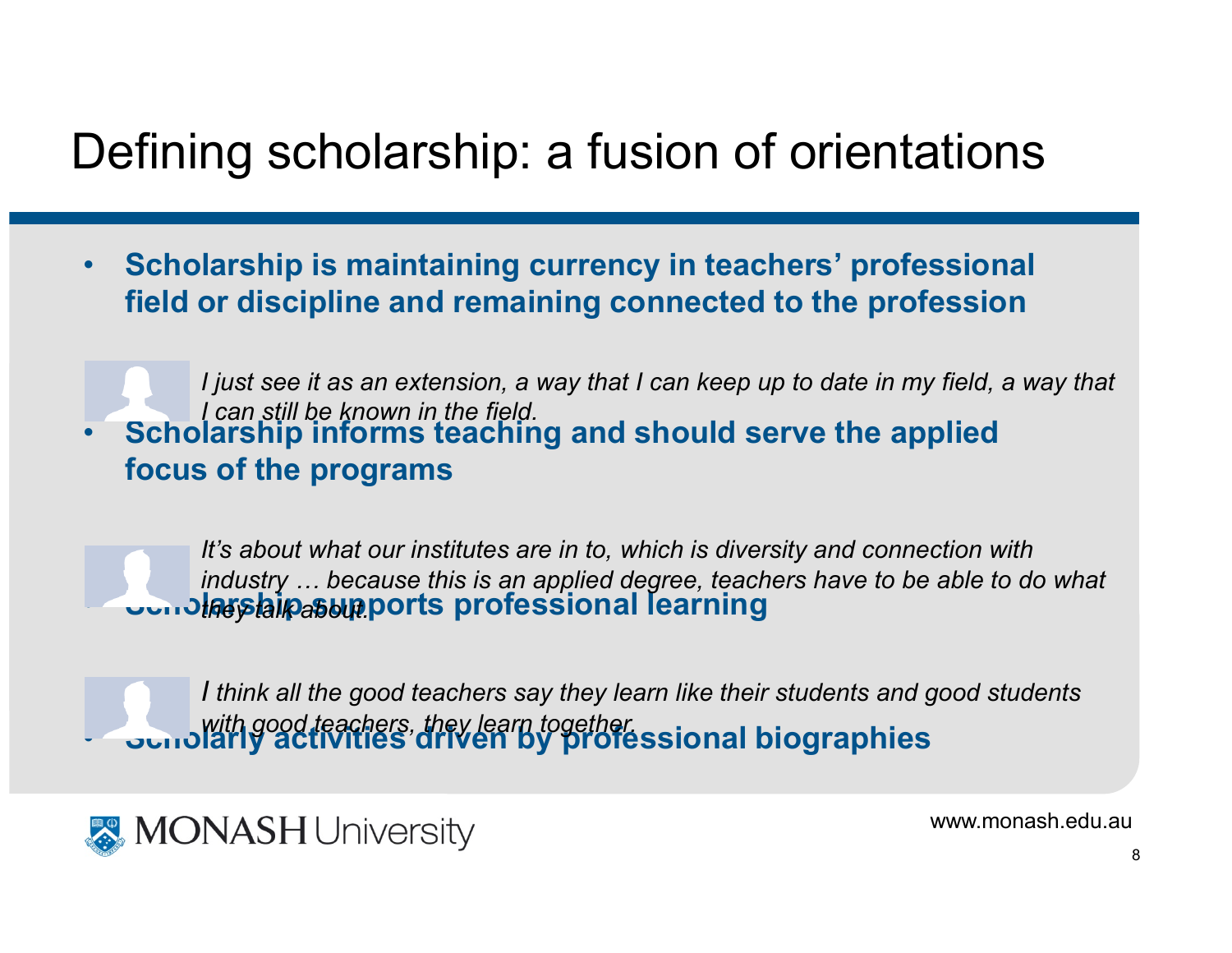# Exercising agency

#### •Restrictive workloads

 Realistically if you push for development, for marking, for teaching, for all those other things we do, what's going to come down the end of the list, it's going to be scholarship. It's just one of those things, there's not enough time to do everything.

#### •Managerial cultures exacerbate the tensions

If I never wrote another a piece of music again in my life, nobody here would give a rat's arse. If I don't get a report in, I'll get raked over the coals. The priorities are totally wrong.

Work here is productive if its in front of a computer.

- • However, scholarship is occurring and distinctive orientations are developing
- Social constructions largely occurs outside the institute•

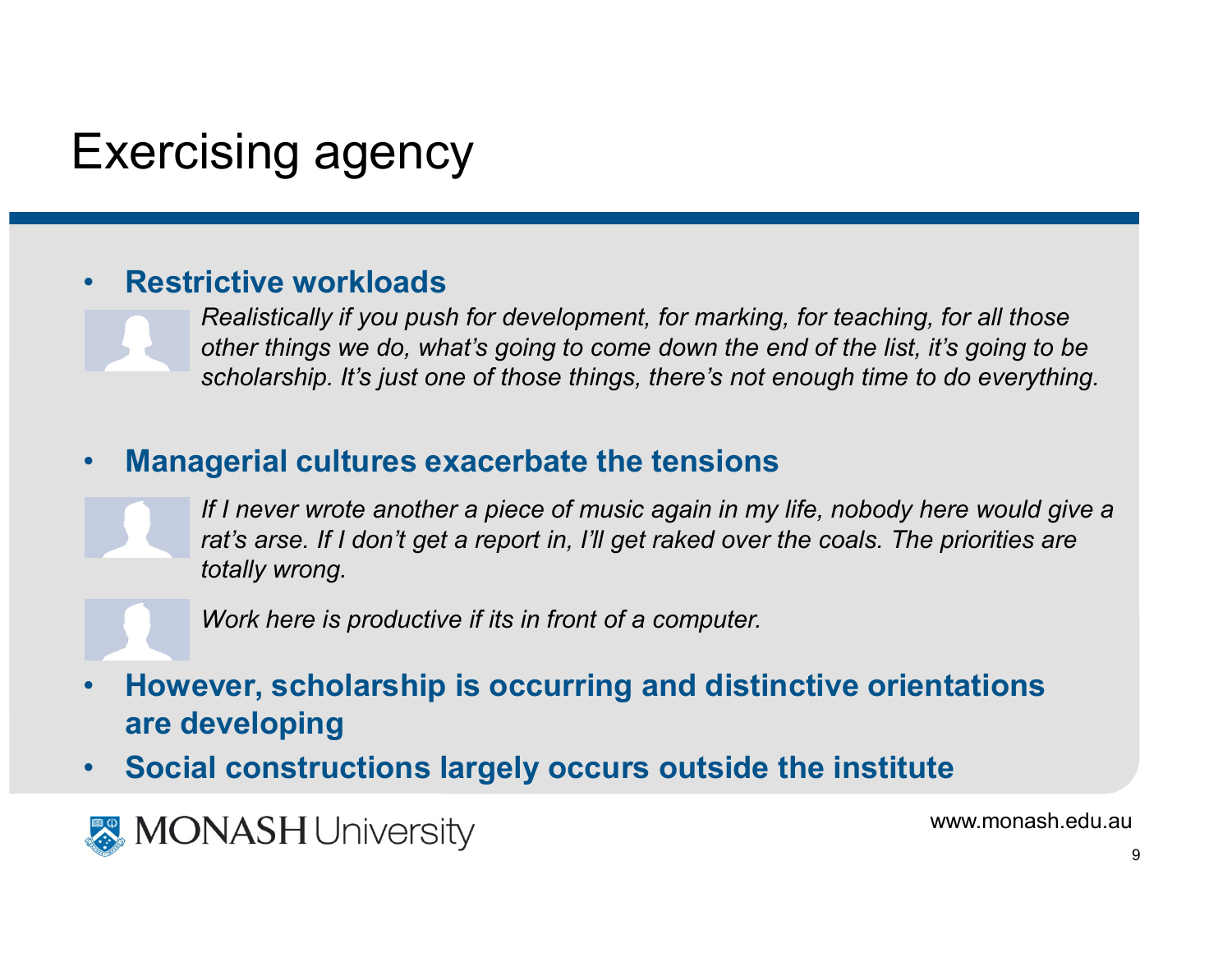### Forming hybrid cultures

- $\bullet$  Evidence of adaptation, resistance and filtering of expectations
- • Disciplinary traditions make it difficult to frame institute-wide policies in a useful way
- Opportunities for institute's to involve emerging academic •communities
- • Call for more recognition of the capacity for HE staff to shape their direction and practices

 I think scholarship has to develop from the ground up not the top down. It has to stem from what happens in the centres

I think the people that make the real decisions need to get back down to the grass roots a little bit and listen and talk and find out what actually goes on.

I think the institute tries to make a culture, but perhaps it needs to come down more to the degree level to make their own scholarship or research culture.

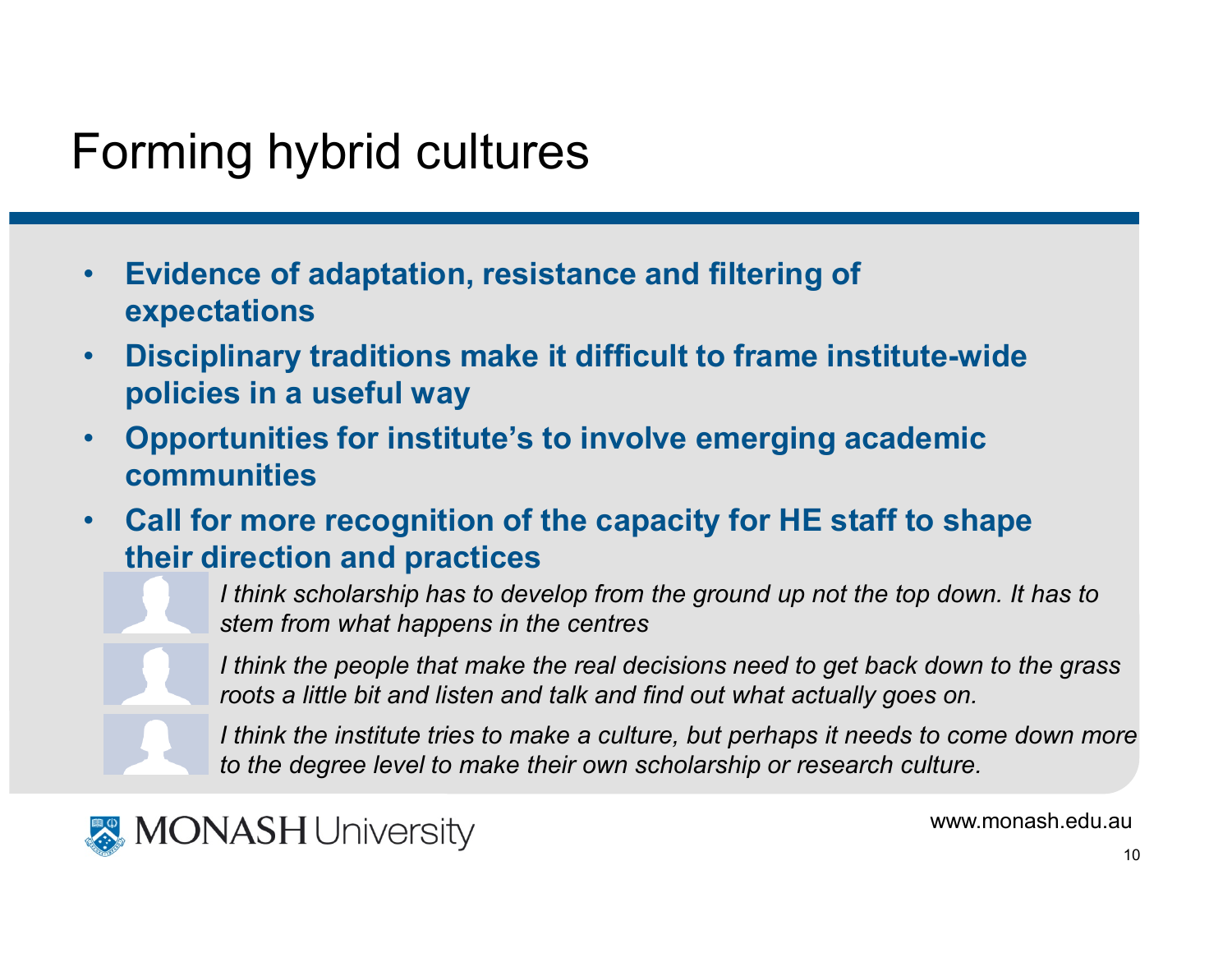## Points of emerging interest

- • HE teachers in TAFE have the capability and commitment to contribute to the scholarship within the discipline and teaching and learning, but they lack the capacity and support to do so
- Existing paradigms are being challenged
- Questions over who supports, manages and evaluates this •work are becoming contested
- Policy makers and regulators need ways to frame and support •scholarship in VET providers
- • The practice and defence of scholarship by HE teachers in TAFE flags a new problematic for future enquiry